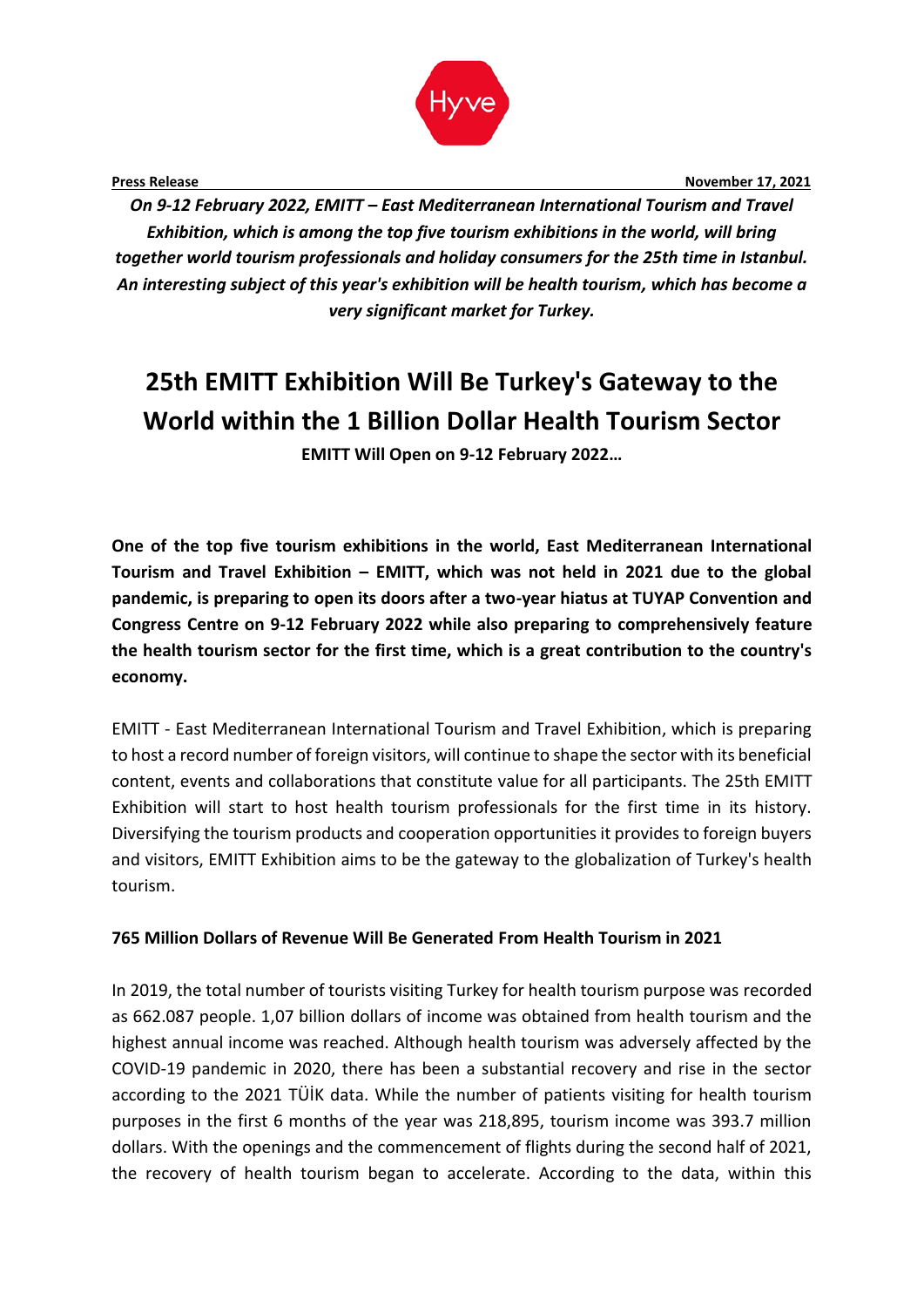

framework, it is estimated that 450 thousand patients will visit and a revenue of 765 million dollars will be generated in 2021 overall.

## **2022 Will Be the Year of New Beginnings**

In 2022, there is an aim and an expectation of rapid growth in health tourism once again. For the next year, an increase in the number of tourists from 21.8 million to 32 million, and an increase in tourism revenues from 17 billion dollars to 25 billion dollars is the general target with regard to Turkish tourism. In health tourism, 600 thousand patients and an income of 750 million dollars is the established target.

Underlining that EMITT, The East Mediterranean International Tourism and Travel Exhibition, is an important platform that can offer new business and cooperation opportunities to all participants, professional local and international visitors, **Kemal Ülgen, Hyve Group Regional Director** said, "EMITT, the East Mediterranean International Tourism and Travel Exhibition is one of the five largest tourism exhibitions in the world. Every year, our event welcomes nearly 45,000 industry professionals and thousands of tourists who would like to benefit from the new and exciting travel opportunities offered by holiday resorts and travel companies all around the world. For 24 years, EMITT Tourism Exhibition has been the most significant gateway of the tourism sector to globalization, paving the way for the emergence of many new holiday and tourism destinations in Turkey, hosting the branding of cities and even villages in Turkey and their gathering with local and foreign tourists." He also added, "After a two-year hiatus due to the pandemic, at the 25th EMITT East Mediterranean International Tourism and Travel Exhibition, we are looking forward to putting our collaborations into practice more comprehensively and strongly than ever while welcoming our participants and visitors in the best way possible with the extensive program that we are in the process of preparing."

EMITT Exhibition, which will be held for the 25th time with the corporate sponsorship of the Turkish Ministry of Culture and Tourism, the Turkish Governorship of İstanbul, İstanbul Metropolitan Municipality and Turkish Airlines; will open its doors together with the support of KOSGEB and in partnership with the Turkish Hoteliers Federation (TÜROFED) as well as the Turkish Tourism Investors Association (TTYD).

You can find detailed information about the 25th EMITT Exhibition on [www.emittistanbul.com](about:blank).